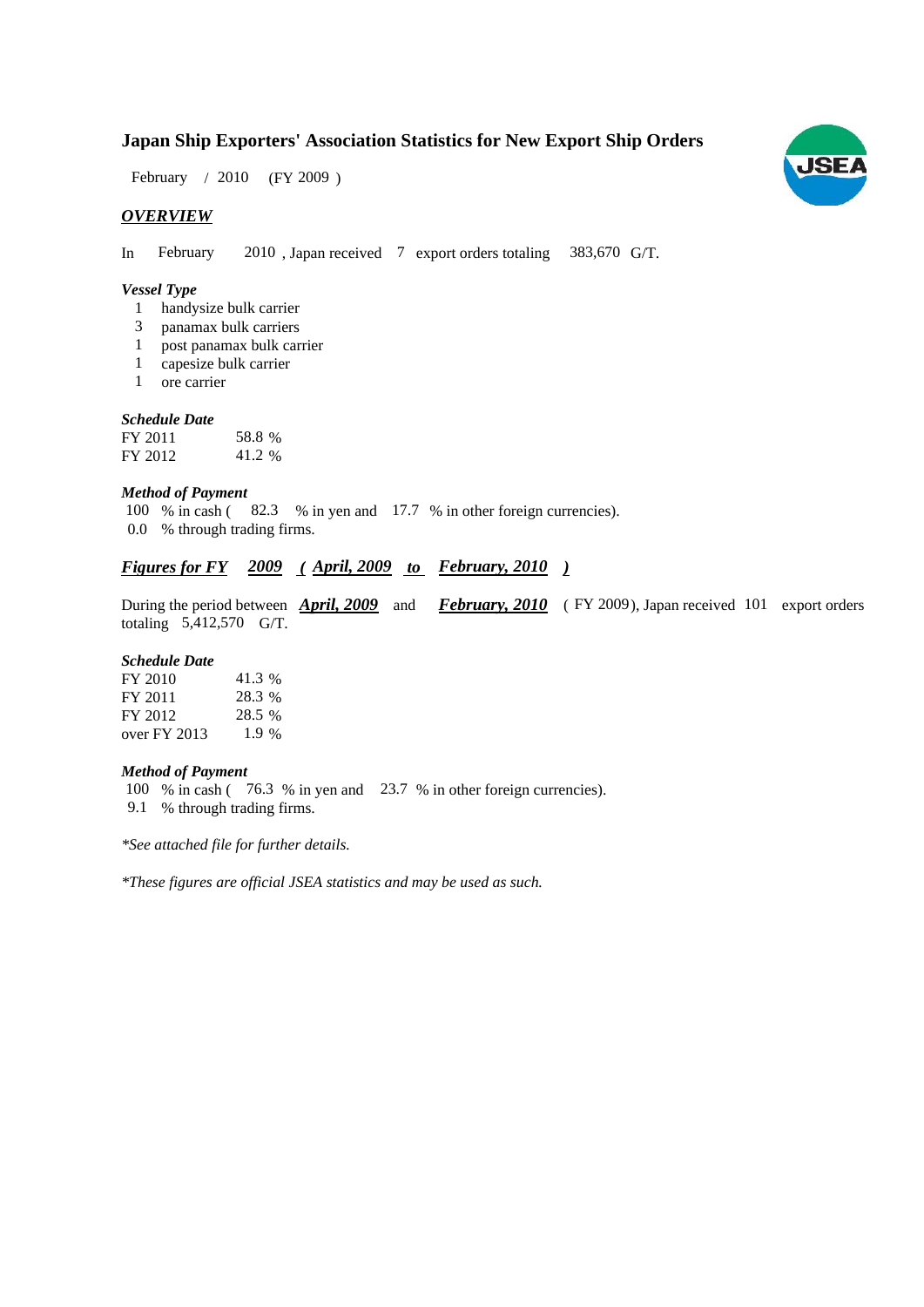# New Export Orders Placed in February 2010 (FY 2009) Based on Fiscal Year

JSEA (March 2010)

| JOLA (MARICII ZUTU)   |     |                  |     |                      |     |               |     |               |     |              |     |               |           |                  |     |                    |
|-----------------------|-----|------------------|-----|----------------------|-----|---------------|-----|---------------|-----|--------------|-----|---------------|-----------|------------------|-----|--------------------|
| Description           |     | Apr 08 to Mar 09 |     | Apr $09$ to Oct $09$ |     | November 2009 |     | December 2009 |     | January 2010 |     | February 2010 |           | Apr 09 to Feb 10 |     | Jan 10 to Feb $10$ |
|                       | No. | G/T              | No. | G/T                  | No. | G/T           | No. | G/T           | No. | G/T          | No. | G/T           | No.       | G/T              | No. | G/T                |
| <b>General Cargos</b> |     | 712.580L         |     | 321.900              |     | 105,900       |     | 105,900       |     | 54,200       |     |               |           | 587,900          |     | 54,200             |
| <b>Bulk Carriers</b>  | 276 | 11.078.040       | 48  | 2.021.910            |     | 237,890       |     | 148,300       |     | 79.400       |     | 383,670       | <b>74</b> | 2,871,170        |     | 463,070            |
| Tankers               | 39  | 2,770,610        |     | 1,323,400            |     | 60,400        |     | 217,400       |     | 338,300      |     |               |           | 1,939,500        |     | 338,300            |
| Combined Carriers     |     |                  |     |                      |     |               |     |               |     |              |     |               |           |                  |     |                    |
| Others                |     |                  |     | 14.000               | 01  |               |     |               |     |              |     |               |           | 14,000           |     |                    |
| Total                 | 330 | 14,561,230       | 65  | 3,681,210            | 13  | 404,190       |     | 471,600       |     | 471,900      |     | 383,670       | 101       | 5,412,570        |     | 855,570            |
| FY 2008 / FY 2007 (%) |     | $*53.2$          |     | 29.2                 |     | 76.5          |     | 171.5         |     | 150.5        |     | 130.8         |           | 38.6             |     | ** $141.0$         |
| In CGT                |     | 6,704,499        |     | 1,567,715            |     | 196,612       |     | 189,852       |     | 196,000      |     | 152,665       |           | 2,302,844        |     | 348,665            |

*Figures for shipbuilding orders of 500 G/T and over for export as steel vessels placed with JSEA members are covered.* \*FY 2008/FY2007

\*\*Calendar Year 2010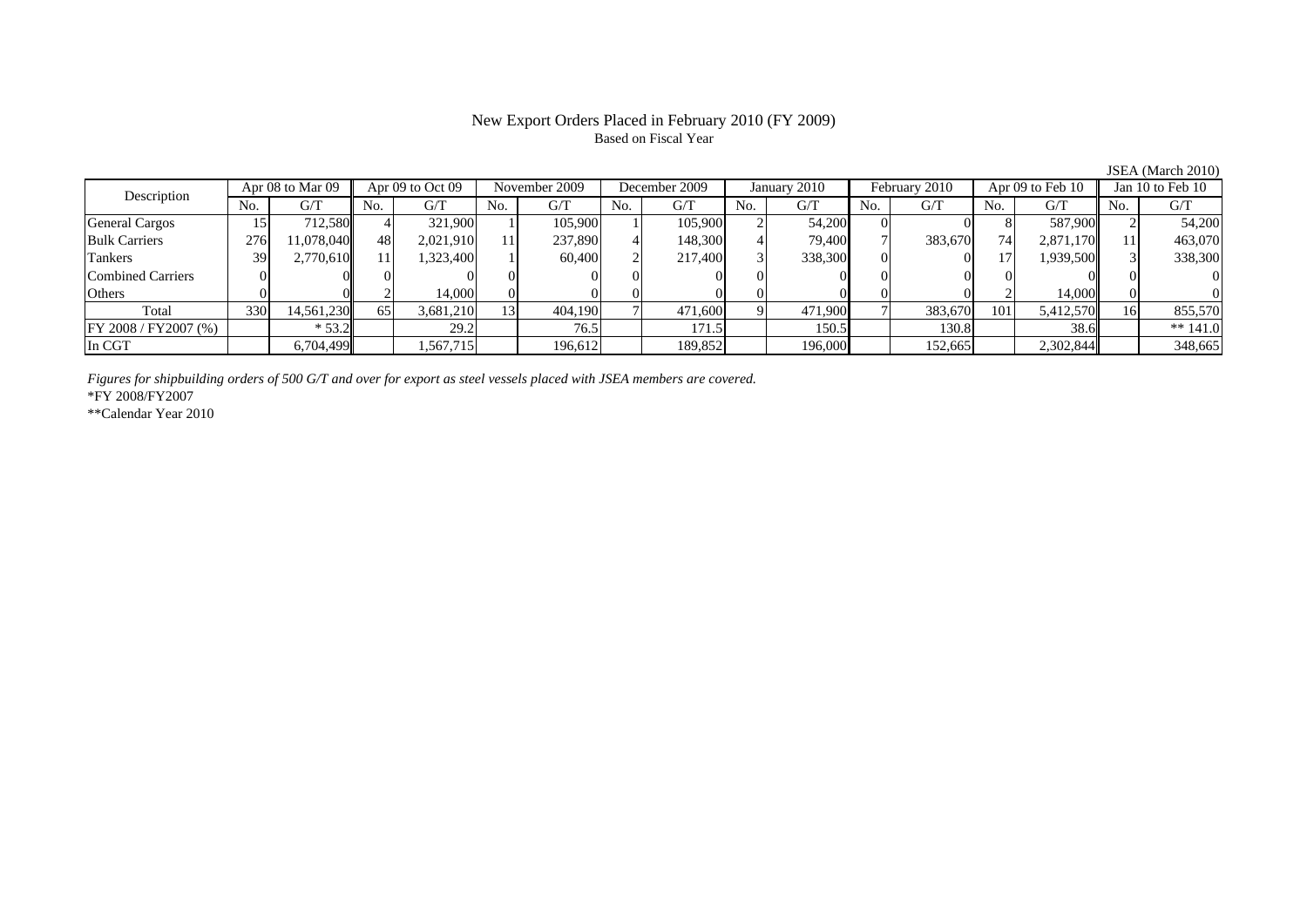# Export Ships Delivered in February 2010 (FY 2009) Based on Fiscal Year

JSEA (March 2010)

| Description              | Apr 08 to Mar 09 |            | Apr $09$ to Oct $09$ |           | November 2009 |          | December 2009 |         | January 2010   |           | February 2010 |           | Apr 09 to Feb 10 |            | Jan $10$ to Feb $10$ |           |
|--------------------------|------------------|------------|----------------------|-----------|---------------|----------|---------------|---------|----------------|-----------|---------------|-----------|------------------|------------|----------------------|-----------|
|                          | No.              | G/T        | No.                  | G/T       | No.           | G/T      | No.           | G/T     | N <sub>o</sub> | G/T       | No.           | G/T       | No.              | G/T        | No.                  | G/T       |
| <b>General Cargos</b>    | 28               | 1,062,439  |                      | 526.189   |               |          |               | 36,782  |                | 44.450    |               | 10.646    | 16               | 618,067    |                      | 55,096    |
| <b>Bulk Carriers</b>     | 216              | 9,467,947  | 126                  | 5,572,300 | 22            | 978,437  | 12            | 671,646 | 32             | 1,349,233 | 20            | 909,013   | 212 <sub>1</sub> | 9,480,629  | 52                   | 2,258,246 |
| Tankers                  | 94               | 5,227,663  | 56                   | 2,805,841 |               | 205,823  |               | 227,656 | 13             | 815,166   |               | 136,137   | 80               | 4,190,623  | 181                  | 951,303   |
| <b>Combined Carriers</b> |                  |            |                      |           |               |          |               |         |                |           |               |           |                  |            |                      |           |
| Others                   |                  | 7.000      |                      |           |               |          |               |         |                |           |               |           |                  |            |                      |           |
| Total                    | 339              | 15,765,049 | 193                  | 8,904,330 | 25            | ,184,260 |               | 936,084 | 47             | 2,208,849 | 26            | 1,055,796 | 308              | 14,289,319 | 73 <sub>1</sub>      | 3,264,645 |
| FY 2008 / FY 2007 (%)    |                  | $*102.2$   |                      | 112.6     |               | 85.4     |               | 60.7    |                | 119.1     |               | 74.3      |                  | 101.2      |                      | $*$ 99.6  |
| In CGT                   |                  | 7,653,058  |                      | 4,091,997 |               | 580,378  |               | 458,491 |                | 1,032,227 |               | 475,501   |                  | 6,638,594  |                      | 1,507,728 |

*Deliveries of new shipbuilding orders of 500 G/T and over for export as steel vessels placed with JSEA members are covered.*

\*FY 2008/FY2007

\*\*Calendar Year 2010